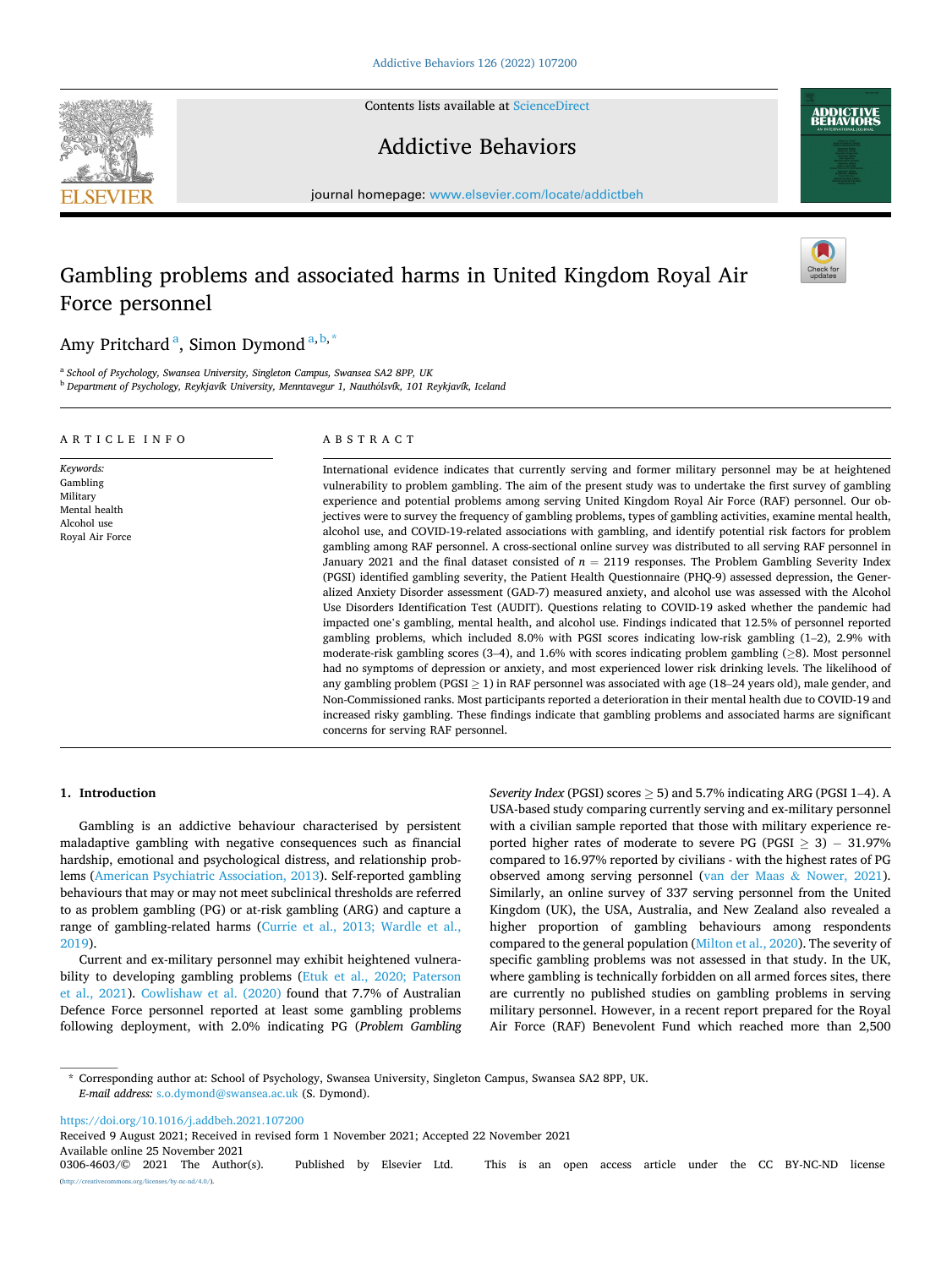serving RAF personnel, it was found that 2% of respondents reported either a 'problem' or a 'major problem' with gambling and that rates increased to 5% when a 'slight problem' with gambling was included ([Royal Air Force Benvolent Fund, 2019](#page-6-0)). Prevalence estimates of gambling severity were not undertaken in that study. Taken together, save for the UK, there is growing international evidence for increased PG risk among serving military personnel. The aim of the present study was to undertake the first formal survey of gambling experience, severity, and associated harm among a sample of serving UK military (RAF) personnel. The secondary aim was to investigate PG risk-factors and associations with in-service roles and any co-occurring mental health difficulties.

Military service is associated with increased risk of addictive behaviours and mental health difficulties. Pre-enlistment vulnerabilities such as childhood adversity, the rigorous selection process for the armed forces, and occupational risks like experiencing stressful and traumatic events in-service (Brooks & [Greenberg, 2018; Iversen et al., 2007](#page-6-0)) may all predispose personnel to PG risk and related mental health conditions. It is long known that gambling problems frequently co-occur with common mental health disorders, such as, anxiety, depression, and alcohol misuse ([Dowling et al., 2015\)](#page-6-0), which are more common among serving military personnel compared to civilian populations ([Goodwin](#page-6-0)  [et al., 2015](#page-6-0); [Thandi et al., 2015\)](#page-6-0). In the UK, responsible consumption of alcohol is accepted in the armed forces. [Goodwin et al. \(2015\)](#page-6-0) found that the prevalence of common mental health conditions in males aged 18–44 years in the armed forces was 18.2% compared to 9.2% for working men of the same age in the general population. Alcohol-related dependency also tends to be significantly higher in the military compared to the general population [\(Aguirre et al 2014](#page-6-0)). Rates of hazardous drinking have been reported at 34.8%, and harmful drinking at 9.6%, within the military ([Irizar et al., 2021](#page-6-0)) compared to 16.6% of the general UK population who drank at hazardous levels and 3.1% at harmful or dependent levels ([McManus et al., 2016](#page-6-0)). Higher levels of gambling involvement and problems have been identified among veterans with posttraumatic stress disorder (PTSD; [Biddle et al., 2005;](#page-6-0)  [Dighton et al., 2018, 2021; Etuk et al., 2020; Lusk et al., 2017\)](#page-6-0), substance use [\(Davis et al., 2017](#page-6-0)), or alcohol misuse [\(Steenbergh et al.,](#page-6-0)  [2008\)](#page-6-0). Recently, among currently serving personnel, problem gambling was associated with a 9-fold increase in alcohol dependency, an almost 7-fold increase in probable major depression and PTSD, and a 5-fold increase in high psychological distress [\(Cowlishaw et al., 2020](#page-6-0)). Despite the co-occurrence of PG with mental health disorders commonly reported in military populations, little is known about these associations among currently serving personnel.

The impact of the COVID-19 pandemic on financial insecurity and related gambling among vulnerable groups like military personnel also remains to be determined ([Auer et al., 2020; Hodgins](#page-6-0) & Stevens, 2021; [Oksanen et al., 2018; Sharman et al., 2019; Sharman et al., 2021a;](#page-6-0)  [Sharman et al., 2021b\)](#page-6-0). Data from the general population suggests that gambling has remained relatively stable, or in some cases, decreased during COVID-19; however, increases in gambling activity have also been noted (Hodgins & [Stevens, 2021; Wardle et al., 2021](#page-6-0)). At-risk groups who increased their gambling during COVID-19 were vulnerable to alcohol misuse and engaged in high-risk gambling activities ([Håkansson, 2020](#page-6-0)). Similarly, in younger age populations, those experiencing greater psychological distress and with greater pre-COVID problematic gambling were more likely to experience problematic gambling during periods of lockdown ([Albertella et al., 2021\)](#page-6-0). Clearly then, while the impact of the pandemic on gambling has varied across the general population, little is known about the impact among military personnel.

The aim of this study was to survey, for the first time, the nature and extent of gambling problems among currently serving members of the UK RAF and to identify risk-factors and predictors of gambling problems. Our specific objectives were (1) to survey the frequency of gambling problems among RAF personnel (using PGSI scores of 0 to

indicate non-problem gambling, 1–2 indicating low-risk gambling, 3–7 moderate-risk gambling, and 8 or higher as indicating problem gambling); (2) examine mental health, alcohol use, and COVID-19 related associations with gambling; and (3) identify potential risk factors which may heighten the vulnerability of RAF personnel to gambling-related harms.

#### **2. Methods**

#### *2.1. Participants*

A cross-sectional online survey of serving RAF personnel from across the UK was circulated on 19th January 2021 and made available for 5 weeks. To participate, participants had to be a currently serving member of the RAF and over 18 years old. In total, 2,805 responses were initially received. Ineligible and incomplete responses were removed to ensure data integrity (Pickering & [Blaszczynski, 2021\)](#page-6-0). Specifically,  $n = 485$ opened the survey but did not complete the consent form,  $n = 197$  did not meet the minimum threshold of completion of measures for inclusion in the study (i.e., minimum 41% completion), and  $n = 4$  indicated they were under the age of 18. The final sample therefore consisted of *n*   $= 2.119$ , of which 2,046 were full (i.e., completed all questions) and 73 were partial responses (i.e., answered all the questions on some of the survey measures). Ethical approval was obtained from the Ministry of Defence Research Ethics Committee (Reference: 1051/MoDREC/20).

## *2.2. Materials*

The online survey was hosted in Qualtrics and included questions relating to socio-demographic characteristics such as age, sex (i.e., 'please enter your sex as defined at birth: Male, female, intersex, prefer not to say, other'), gender (i.e., 'which of the following describes your gender today?: Male, female, non-binary, prefer to self-define, prefer not to say, other'), ethnicity, education level, dependent children, relationship status, housing status, rank, and type and length of RAF service. All socio-demographic characteristics were presented as categorical variables, including age and length of service, with start and endpoints based on Ministry of Defence categories. Further questions assessed gambling severity, mental health, alcohol use, and the impact of COVID-19.

The *Problem Gambling Severity Index* (PGSI) (Ferris & [Wynne, 2001](#page-6-0)) is a nine-item measure of past year gambling. Response choices range from *never* (0) to *almost always* (3), with higher scores indicating PG. Scores of 0 indicate non-PG, 1–2 low risk gambling, 3–7 moderate risk gambling, and 8 or above as PG. For this study, Cronbach  $\alpha = 0.94$ .

The *Patient Health Questionnaire-9* (PHQ-9) ([Kroenke et al., 2001](#page-6-0)) is a nine-item measure of depressive symptoms during the past 2 weeks. Response options ranged from *not at all* (0) to *nearly every day* (4). Scores of 0–4 indicate no depression; 5–9 mild depression; 10–14 moderate depression; 15–19 moderately severe, and  $20 +$  severe depression. For this study, Cronbach  $\alpha = 0.89$ .

The *Generalised Anxiety Disorder-7* assessment (GAD-7) [\(Spitzer et al.,](#page-6-0)  [2006\)](#page-6-0) is a seven-item measure of anxiety during the past 2 weeks. Responses are made on a scale from *not at all* (0) to *nearly every day* (3), with higher scores indicating greater anxiety levels. Scores of 5, 10, and 15 are the cut-off scores for mild, moderate, and severe anxiety, respectively. For this study, Cronbach  $\alpha = 0.91$ .

The *Alcohol Use Disorders Identification Test* (AUDIT) [\(Babor et al.,](#page-6-0)  [2001\)](#page-6-0) is a ten-item measure relating to the amount and frequency of alcohol intake, alcohol dependence and problems related to alcohol consumption within the past year. Response options range from *never* (0) to *daily or almost daily* (4). Higher scores indicate greater risk of alcohol dependency; 0–7 indicates lower risk, 8–15 increasing risk, 16–19 higher risk, and a score over 20 indicates possible dependency; the accepted cut-off point for potential hazardous alcohol intake is 8. For this study, Cronbach  $\alpha = 0.79$ .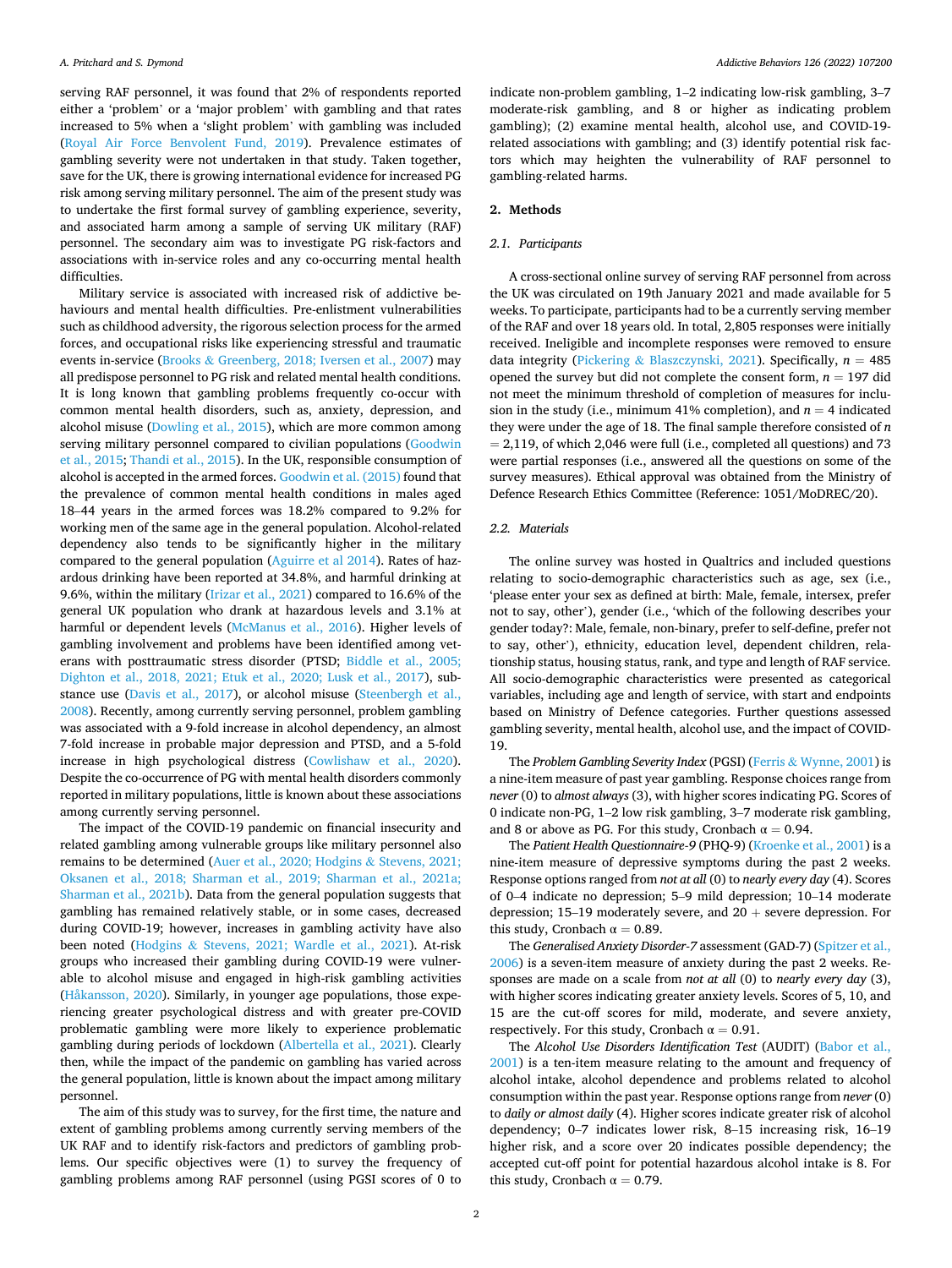## *2.3. Procedure*

Respondents were recruited to an online study of 'wellbeing and coping among serving RAF personnel'. Participants consented online, and were informed that their responses were confidential, nonidentifiable and that they could withdraw participation at any time. Precautions were taken to ensure anonymity when completing the survey, including having 'prefer not to say' as an option for some sociodemographic variables (e.g., gender), ensuring automatically collected IP addresses were deleted, and storing raw data on a password-protected computer accessible only by the authors. Survey completion took between 10 and 20 min, depending on answers given and the survey skip pattern.

Following the sociodemographic questions, participants were asked to select gambling activities they had spent any money on within the last 12 months. These activities included, but were not limited to, betting on sports events, fruit or slot machines, scratch cards, the National Lottery Draw, and poker. If participants had engaged in any of these activities, they then completed the PGSI, PHQ-9, GAD-7, and AUDIT. Participants who indicated 'no' to the gambling activity questions were asked to confirm that they had not gambled in the past year, 'even very occasionally, perhaps to buy a lottery ticket, play on fruit machines, or play games or make bets for money with friends?' Participants completed the AUDIT if they had consumed alcohol in the past 12 months. All participants completed the demographic questions, PHQ-9, GAD-7, gambling activity questions, and COVID-19 specific questions (adapted to refer to UK lockdown restrictions introduced in March 2020; [Price, 2020\)](#page-6-0).

Following completion of the online survey, participants were given the opportunity to partake in a further, separate qualitative investigation (results not described here).

# *2.4. Statistical analysis*

Incomplete responses that did not meet the quality control threshold were removed (25.5%). Logistic regression analyses determined the relationship between gambling behaviour, anxiety, depression, and alcohol use, with odds ratios (ORs) and 95% confidence intervals (CIs) reported alongside significance levels (*p*). Statistical analysis was conducted, with Bonferroni-correction applied, using SPSS version 28.

### **3. Results**

#### *3.1. Sociodemographic characteristics*

Characteristics of the sample are shown in Table 1. Most personnel were male, with a mean age of 39.0 years  $(SD = 10.6)$ , of white ethnicity, married, and educated to secondary or high-school equivalent or greater. Participants tended to have over 20 years length of service, were regular members of the RAF (i.e., full-time personnel based either in the UK or overseas), lived with family, and owned their own home. The most common ranks were Sergeant, Corporal, and Senior Aircraftman/Aircraftwoman.

[Table 2](#page-3-0) shows rates of gambling, mental health, and alcohol use. When asked the gambling check question, an additional 33 participants stated that they had gambled in the past year and hence completed the PGSI [\(Table 2](#page-3-0)). In total, 1,447 individuals completed the PGSI, with a mean score of  $0.5$  ( $SD = 2.1$ ). Most of the sample who had gambled reported no problems ( $n = 1266, 87.5\%$ ), while  $n = 116$  (8%) reported low-risk gambling,  $n = 42$  (2.9%) reported moderate-risk gambling, and 1.6% ( $n = 33$ ) reported PG risk (PGSI  $8 +$ ).

The PHQ-9 was completed by 2,119 individuals, with a mean score of 6.4 (*SD* = 5.6) and 2,109 individuals completed the GAD-7, with a mean score of 7.3 (*SD* = 5.6). Most RAF personnel had no symptoms of depression or anxiety, although 10% of the sample reported severe anxiety and 3.3% reported severe depression.

The mean AUDIT score was  $6.2$  ( $SD = 4.9$ ). Of the 2,048 individuals

# **Table 1**

Sociodemographic and military characteristics of the sample.

|                                                              | RAF Personnel (n<br>$= 2,119$ |                          |  |  |
|--------------------------------------------------------------|-------------------------------|--------------------------|--|--|
|                                                              | n                             | $\frac{0}{0}$            |  |  |
| Sex                                                          |                               |                          |  |  |
| Male                                                         | 1519                          | 71.7                     |  |  |
| Female                                                       | 574                           | 27.1                     |  |  |
| Other                                                        | 26                            | $1.2\,$                  |  |  |
| Gender                                                       |                               |                          |  |  |
| Male                                                         | 1516                          | 71.5                     |  |  |
| Female                                                       | 571                           | 26.9                     |  |  |
| Other                                                        | 32                            | 1.5                      |  |  |
| Age                                                          |                               |                          |  |  |
| $18 - 24$                                                    | 217                           | 10.2                     |  |  |
| $25 - 34$                                                    | 526                           | 24.8                     |  |  |
| $35 - 44$                                                    | 700                           | 33.0                     |  |  |
| $45 - 54$                                                    | 519                           | 24.5                     |  |  |
| $55+$                                                        | 157                           | 7.4                      |  |  |
| Ethnicity                                                    |                               |                          |  |  |
| White-British                                                | 1992                          | 94                       |  |  |
| White-Irish                                                  | 13                            | 0.6                      |  |  |
| Any other White background                                   | 25                            | 1.2                      |  |  |
| Mixed - White/Black Caribbean/African/Asian                  | 15                            | 0.7                      |  |  |
| Any other Mixed background                                   | 7                             | 0.3                      |  |  |
| Asian or Asian British - Indian                              | 6                             | 0.3                      |  |  |
| Any other Asian/Asian British background                     | 5                             | 0.2                      |  |  |
| Chinese                                                      | 6                             | 0.3                      |  |  |
| Prefer not to say                                            | 25                            | 1.2                      |  |  |
| Other                                                        | 15                            | 0.7                      |  |  |
|                                                              |                               |                          |  |  |
| <b>Marital Status</b>                                        |                               |                          |  |  |
| Single                                                       | 332                           | 15.7                     |  |  |
| In a relationship, married, civil partnership                | 1513                          | 71.4                     |  |  |
| Co-habiting                                                  | 154                           | 7.3                      |  |  |
| Separated, divorced, or widowed                              | 106                           | 5.0                      |  |  |
| Other                                                        | 20                            | 0.6                      |  |  |
| <b>Highest Qualification</b>                                 |                               |                          |  |  |
| Secondary/High-school (AS/A level) or below                  | 844                           | 23.6                     |  |  |
| Higher Education (Cert of HE, Bachelors, Masters, Doctorate) | 1275                          | 60.4                     |  |  |
|                                                              |                               |                          |  |  |
| Living Arrangement<br>Live alone                             | 446                           | 21.0                     |  |  |
|                                                              |                               |                          |  |  |
| Live with family                                             | 1599                          | 75.5                     |  |  |
| Live with non-family<br>Other                                | 25                            | 1.2                      |  |  |
|                                                              | 49                            | 2.3                      |  |  |
| Accommodation                                                |                               |                          |  |  |
| Service Families Accommodation                               | 570                           | 27.1                     |  |  |
| Single Living Accommodation                                  | 485                           | 230                      |  |  |
| Owner (with mortgage or outright)                            | 877                           | 41.3                     |  |  |
| Other                                                        | 173                           | 8.4                      |  |  |
| Serving Role                                                 |                               |                          |  |  |
| Regular                                                      | 1816                          | 85.7                     |  |  |
| Other (e.g., reservist), VERRS                               | 303                           | 14.3                     |  |  |
| Length of Service                                            |                               |                          |  |  |
| $0 - 4$                                                      | 366                           | 17.4                     |  |  |
| $5 - 9$                                                      | 310                           | 14.7                     |  |  |
| $10 - 19$                                                    | 600                           | 28.5                     |  |  |
| $20 +$                                                       | 829                           | 39.4                     |  |  |
|                                                              |                               |                          |  |  |
| Rank<br>Aircraftman/Aircraftwoman                            | 35                            | 1.7                      |  |  |
| Leading Aircraftman/Aircraftwoman                            |                               |                          |  |  |
|                                                              | 23<br>218                     | 1.1                      |  |  |
| Senior Aircraftman/Aircraftwoman                             |                               | 10.3                     |  |  |
| Senior Aircraftman/Aircraftwoman (Technician)                | 45                            | 2.1                      |  |  |
| Lance Corporal                                               | $\overline{2}$                | 0.1                      |  |  |
| Corporal                                                     | 309                           | 14.6                     |  |  |
| Sergeant                                                     | 341                           | 16.1                     |  |  |
| Chief Technician                                             | 65                            | 3.1                      |  |  |
| <b>Flight Sergeant</b>                                       | 162                           | 7.6                      |  |  |
| Warrant Officer/RAF Master Aircrew                           | 153                           | 7.2                      |  |  |
| Officer Cadet                                                | 107                           | 5.0                      |  |  |
| Pilot Officer                                                | $\overline{2}$                | 0.1                      |  |  |
| Flying Officer                                               | 56                            | 2.6                      |  |  |
|                                                              |                               | (continued on next page) |  |  |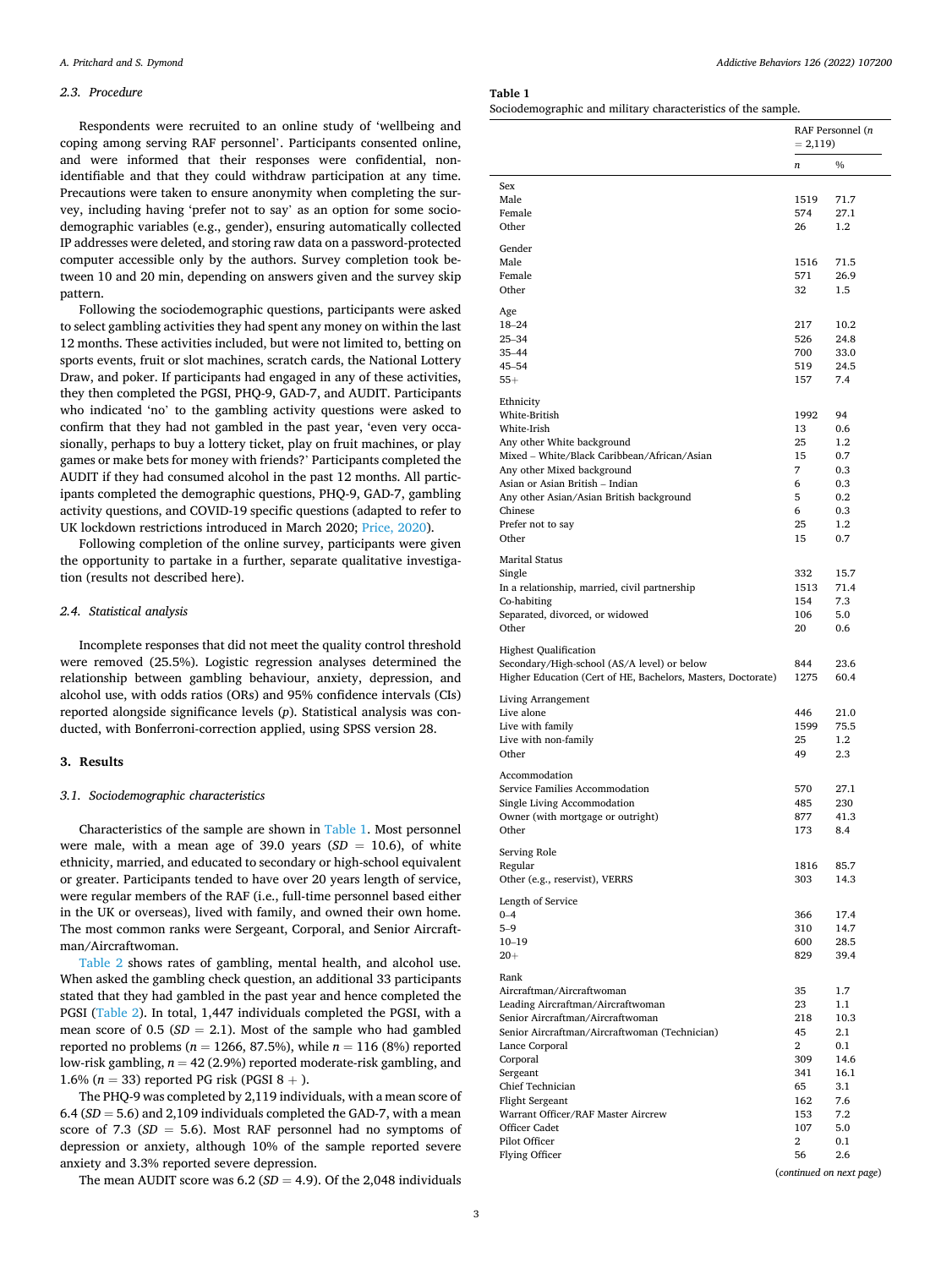#### <span id="page-3-0"></span>**Table 1** (*continued* )

|                                 |     | RAF Personnel (n<br>$= 2,119$ |  |  |
|---------------------------------|-----|-------------------------------|--|--|
|                                 | n   | $\frac{0}{0}$                 |  |  |
| Flight Lieutenant               | 211 | 10.0                          |  |  |
| Squadron Leader                 | 213 | 10.1                          |  |  |
| Wing Commander                  | 133 | 6.3                           |  |  |
| Group Captain (and ranks above) | 44  | 2.1                           |  |  |

*Note*: VERRS – Volunteer ex-Regular Reserve.

# **Table 2**

Gambling, mental health and alcohol use variables of the sample. The italicised numbers in the n column indicate the number of responses (respondents) available per measure.

|                                       | <b>RAF Personnel</b> |      |  |
|---------------------------------------|----------------------|------|--|
|                                       | n                    | $\%$ |  |
| PGSI                                  | 1447                 |      |  |
| Non-problem gambling (0)              | 1266                 | 87.5 |  |
| Low-risk gambling $(1-2)$             | 116                  | 8.0  |  |
| Moderate-risk gambling (3-7)          | 42                   | 2.9  |  |
| Problem gambling $(8 + )$             | 23                   | 1.6  |  |
| PHO-9                                 | 2119                 |      |  |
| No Depression $(0-4)$                 | 970                  | 45.8 |  |
| Mild Depression (5–9)                 | 639                  | 30.2 |  |
| Moderate Depression (10-14)           | 294                  | 13.9 |  |
| Moderately Severe Depression (15-19)  | 146                  | 6.9  |  |
| Severe Depression $(20 + )$           | 70                   | 3.3  |  |
| $GAD-7$                               | 2109                 |      |  |
| No Anxiety $(0-4)$                    | 838                  | 39.7 |  |
| Mild Anxiety (5-9)                    | 459                  | 21.8 |  |
| Moderate Anxiety (10-14)              | 602                  | 28.5 |  |
| Severe Anxiety $(15 + )$              | 210                  | 10.0 |  |
| <b>AUDIT</b>                          | 2048                 |      |  |
| Non-drinker                           | 126                  | 6.2  |  |
| Lower Risk Drinking (0-7)             | 1340                 | 65.4 |  |
| Increasing Risk Drinking (8-15)       | 480                  | 23.4 |  |
| Higher Risk Drinking (16-19)          | 56                   | 2.7  |  |
| Possible Alcohol Dependence $(20 + )$ | 46                   | 2.2  |  |

# **Table 3**  Gambling activities of the sample by gambling severity (PGSI score).

|                           | $(n=1266)$ | Non-problem gambling (PGSI 0) | $(n=116)$  | Low-risk gambling (PGSI 1-2) | $(n=42)$       | Moderate-risk gambling (PGSI 3-7) | Problem gambling (PGSI 8+)<br>$(n=23)$ |      |
|---------------------------|------------|-------------------------------|------------|------------------------------|----------------|-----------------------------------|----------------------------------------|------|
| <b>Gambling Activity</b>  | n          | $\frac{0}{0}$                 | n          | $\frac{0}{0}$                | n              | $\frac{0}{0}$                     | n                                      | $\%$ |
| Lottery                   | 937        | 74.0                          | 89         | 76.7                         | 32             | 76.2                              | 16                                     | 69.6 |
| Scratch cards             | 337        | 26.6                          | 53         | 45.7                         | 23             | 54.8                              | 15                                     | 65.2 |
| Any other lottery         | 435        | 34.4                          | 39         | 33.6                         | 15             | 35.7                              | 10                                     | 43.5 |
| Football pools            | 28         | 2.2                           | 15         | 12.9                         | 4              | 9.5                               | 5                                      | 21.7 |
| Bingo                     | 16         | 1.3                           |            | 0.9                          | 0              | $\mathbf{0}$                      | 4                                      | 17.4 |
| Fruit or slot machines    | 24         | 1.9                           | 12         | 10.3                         | 11             | 26.2                              | 10                                     | 43.5 |
| Virtual gambling machines | 37         | 2.9                           | 24         | 20.7                         | 15             | 35.7                              | 13                                     | 56.5 |
| Casino table games        | 25         | 2.0                           | 8          | 6.9                          | 4              | 9.5                               | 3                                      | 13.0 |
| Poker                     | 14         | 1.1                           |            | 0.9                          | 3              | 7.1                               | 3                                      | 13.0 |
| Online gambling           | 79         | 6.2                           | 33         | 28.4                         | 23             | 54.8                              | 13                                     | 56.5 |
| Online betting            | 242        | 19.1                          | 61         | 52.6                         | 19             | 45.2                              | 12                                     | 52.2 |
| Betting exchange          | 18         | 1.4                           | 10         | 8.6                          | 5              | 11.9                              | 5                                      | 21.7 |
| Horse racing              | 65         | 5.1                           | 18         | 15.5                         | 5              | 11.9                              | 9                                      | 39.1 |
| Dog racing                | 12         | 0.9                           | 2          | 1.7                          | 0              | $\mathbf{0}$                      | 6                                      | 26.1 |
| Sports betting            | 58         | 4.6                           | 23         | 19.8                         | 6              | 14.3                              | 8                                      | 34.8 |
| Other event betting       | 15         | 1.2                           | 7          | 6.0                          | 3              | 7.1                               | 6                                      | 26.1 |
| Spread betting            | 8          | 0.6                           | 3          | 2.6                          |                | 2.4                               | 2                                      | 8.7  |
| Private betting           | 57         | 4.5                           | 12         | 10.3                         | 7              | 16.7                              | 6                                      | 26.1 |
| Any other gambling        | 26         | 2.1                           | 2          | 1.7                          | $\overline{2}$ | 4.8                               | 2                                      | 8.7  |
| <b>Total activities</b>   | 2433       |                               | 413        |                              | 178            |                                   | 148                                    |      |
| Mean (SD)                 | 1.92(1.60) |                               | 3.56(2.61) |                              | 4.23(2.55)     |                                   | 6.7(4.21)                              |      |

who completed the AUDIT, most experienced lower risk drinking (65.4. %), and 28.3% experienced harmful or hazardous drinking at varying levels of severity.

Participants were asked about the impact of COVID-19 on alcohol consumption; of the 1,919 who consumed alcohol, 43.5% reported that their intake stayed the same, 32.4% reported an increase, and 24.1% reported a decrease. As regards mental health, from the 2,106 responses received, 48.8% reported a deterioration in their mental health, 44.2% reported that their mental health had stayed the same, and 7.0% reported an improvement because of COVID-19.

Most participants had engaged in at least one gambling activity in the past year ( $n = 1,414$ ; 67.9%). The rate of past year gambling participation is higher than that reported by the general (non-military) population [\(Public Health England, 2021](#page-6-0)).

Table 3 displays gambling activities for the whole sample and those with scores indicating  $PG (PGSI > 8)$ . The mean number of gambling activities was 2.26 ( $SD = 1.97$ ). The most common gambling activities for all participants were the National Lottery, scratchcards or any other lottery, and online betting. Individuals with scores indicating PG gambled on more activities  $(6.72; SD = 4.21)$  and their six most common activities were playing the National Lottery, scratchcards, online gambling, virtual gambling machines, online betting, and online gambling, respectively

Of the participants who reported past year gambling, 37.9% stated that there had not been any change in their gambling due to COVID-19. Among the 23 individuals with scores indicating PG risk, 43.5% reported that they had signed up to one or more gambling apps or websites, 43.5% had increased the amount of time they spent gambling compared to previously, and 34.8% that they had increased the amount of money they had previously spent on gambling.

# *3.2. Covariate analysis*

Logistic regression models were utilised to examine demographic risk factors for gambling problems. For this analysis, a binary measure of any gambling problems ( $PGSI > 1$ ) was identified as the dependent variable, which was regressed on social and military demographics and evaluated in the same model [\(Cowlishaw et al., 2020\)](#page-6-0). The likelihood of any gambling problem in RAF personnel was strongly associated with age, gender, and rank [\(Table 4\)](#page-4-0). That is, higher rates of any gambling problems were evident among male personnel aged 18–24 years old in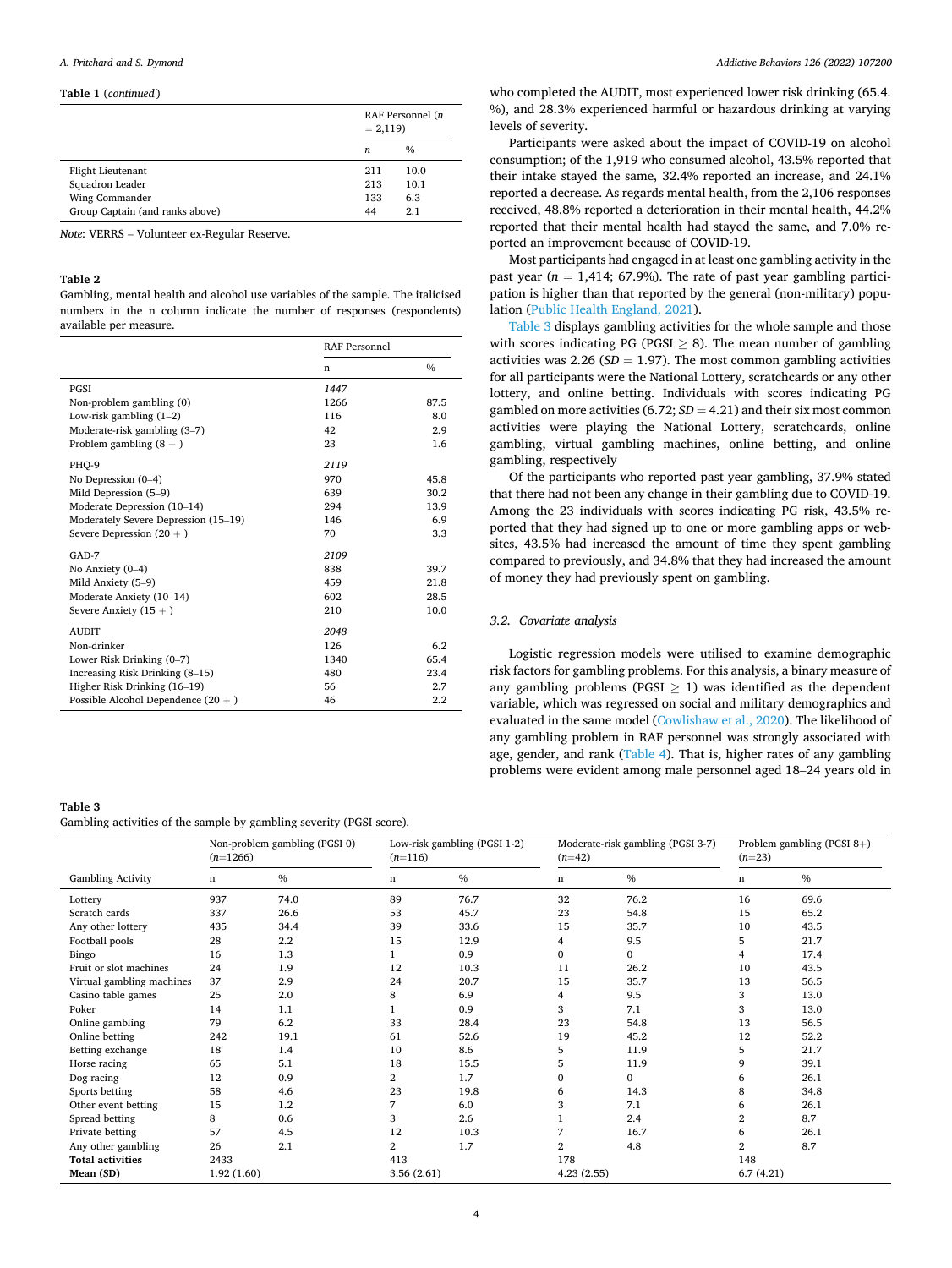#### <span id="page-4-0"></span>**Table 4**

Bivariate logistic regression models indicating predictors of any gambling problems (PGSI ≥ 1).

|                                                       | Frequencies |      | Logistic Regression |                                            |  |
|-------------------------------------------------------|-------------|------|---------------------|--------------------------------------------|--|
|                                                       | n           | $\%$ | $\boldsymbol{p}$    | OR (95% CI)                                |  |
| Gender                                                |             |      |                     |                                            |  |
| Male                                                  | 154         | 14.5 | $< 0.01*$           | 2.23                                       |  |
| Female                                                | 24          | 6.6  | $< 0.01*$           | $(1.46 - 3.42)$<br>0.42<br>$(0.27 - 0.66)$ |  |
| Age (years)                                           |             |      |                     |                                            |  |
| $18 - 24$                                             | 27          | 24.3 | $< 0.01*$           | 2.47                                       |  |
| $25 - 34$                                             | 56          | 15.5 | .050                | $(1.55 - 3.93)$<br>1.41<br>$(1.00-1.98)$   |  |
| $35 - 44$                                             | 69          | 13.5 | .387                | 1.15                                       |  |
| $45 - 55$                                             | 24          | 6.9  | $< 0.01*$           | $(0.84 - 1.59)$<br>0.44<br>$(0.28 - 0.69)$ |  |
| Ethnicity                                             |             |      |                     |                                            |  |
| White                                                 | 1216        | 96.3 | .646                | 0.84                                       |  |
| Mixed - White/Black Caribbean/<br>African/Asian/Other | 47          | 3.7  | 646                 | $(0.39 - 1.80)$<br>1.20<br>$(0.56 - 2.58)$ |  |
| <b>Relationship Status</b>                            |             |      |                     |                                            |  |
| Single                                                | 35          | 17.1 | .034                | 1.55                                       |  |
| In a relationship, married, civil-<br>partnership     | 118         | 11.3 | .033                | $(1.03 - 2.31)$<br>0.70<br>$(0.50 - 0.97)$ |  |
| Cohabiting                                            | 21          | 18.6 | .044                | 1.68<br>$(1.01 - 2.77)$                    |  |
| <b>Education Level</b>                                |             |      |                     |                                            |  |
| A-Levels or below                                     | 96          | 16.5 | $< 0.01*$           | 1.81                                       |  |
| Further and Higher Education                          | 85          | 9.8  | $< 0.01*$           | $(1.33 - 2.48)$<br>0.55<br>$(0.40 - 0.76)$ |  |
| <b>Living Arrangement</b>                             |             |      |                     |                                            |  |
| Live alone                                            | 43          | 14.5 | .250                | 1.24                                       |  |
| Live with family                                      | 133         | 12.1 | .354                | $(0.86 - 1.80)$<br>0.85<br>$(0.59 - 1.21)$ |  |
|                                                       |             |      |                     |                                            |  |
| Accommodation<br>Service Families Accommodation       | 44          | 11.2 | .348                | 0.84<br>$(0.59 - 1.21)$                    |  |
| Single Living Accommodation                           | 51          | 15.5 | .065                | 1.39                                       |  |
| Owner (with mortgage or outright)                     | 72          | 12.0 | .577                | $(0.98 - 1.97)$<br>0.91                    |  |
|                                                       |             |      |                     | $(0.67 - 1.26)$                            |  |
| Other                                                 | 14          | 11.7 | .764                | 0.92<br>$(0.51 - 1.64)$                    |  |
|                                                       |             |      |                     |                                            |  |
| <b>Length of Service (Years)</b><br>$0 - 4$           | 33          | 16.3 | .092                | 1.42<br>$(0.94 - 2.15)$                    |  |
| $5 - 9$                                               | 33          | 16.2 | .098                | 1.41<br>$(0.94 - 2.13)$                    |  |
| $10 - 19$                                             | 62          | 13.9 | .332                | 1.18                                       |  |
| $20 +$                                                | 53          | 9.1  | $.001*$             | $(0.85 - 1.64)$<br>0.57<br>$(0.41 - 0.80)$ |  |
| Rank                                                  |             |      |                     |                                            |  |
| Non-Commissioned Rank                                 | 157         | 15.4 | $< 0.01*$           | 3.06                                       |  |
| <b>Commissioned Rank</b>                              | 24          | 5.6  | $< 001*$            | $(1.96 - 4.77)$<br>0.33<br>$(0.21 - 0.51)$ |  |

\*Significant with Bonferroni corrected  $\alpha$  of  $p = 0.002$ .

Non-Commissioned ranks. Education level and length of service also conferred risk of gambling problems, albeit at reduced rates.

The supplementary material reports findings of logistic regression models specifying mental health and alcohol use indicators as predictors of gambling severity (using PGSI categories of no-problems, a combined

at-risk gambling category, and problem gambling, respectively, in line with existing analyses of this topic).

Multinomial logistic regression models were utilised to quantify the associations with gambling problem severity, mental health, and alcohol use. For these models, gambling problems were specified as dependent variables and the mental health (PHQ-9  $\geq$  10, GAD-7  $\geq$  10) and alcohol (AUDIT  $\geq$  8) variables were treated as explanatory. Gambling problems were specified using dummy variables comparing no gambling problems (PGSI 0) with low-risk gambling (PGSI 1–2), moderate-risk gambling (PGSI 3-4) and problem gambling (PGSI  $8 +$ ), respectively (Stone et al., [2015\)](#page-6-0).

Regression analyses of gambling problems indicated associations with mental health predictors and alcohol use [\(Table 5\)](#page-5-0). Compared to participants reporting no gambling problems, PG was associated with a more than a 10-fold increase in depression and a 19-fold increase in anxiety. The likelihood of experiencing PG was more than 4 times higher among participants reporting hazardous drinking.

# **4. Discussion**

The present study represents the first investigation of risk factors for gambling problems in a large sample of currently serving UK military personnel using validated clinical measures. Until now, previous studies have been conducted mainly with samples of US and Australian personnel [\(Cowlishaw et al., 2020; Milton et al., 2020; van der Maas](#page-6-0) & [Nower, 2021; Whiting et al., 2016\)](#page-6-0), leading to a significant international research gap regarding the frequency and severity of gambling harms among service personnel from other jurisdictions operating under different legislative gambling environments. While acknowledging heterogeneity in the profiles of international military personnel and the organisational differences such as selection processes, types of operations and post-deployment environments ([Vermetten et al., 2014\)](#page-6-0), our findings do replicate estimated rates of problem gambling comparable to those previously identified.

Our main finding was that 12.5% of personnel reported gambling problems, which included 1.6% with scores indicating PG risk. The estimated rate mirrors other studies of problem gambling severity in currently serving military personnel conducted using the PGSI, but our findings report higher levels of ARG. [Cowlishaw et al. \(2020\)](#page-6-0) found that 2% of 1,324 members of the ADF experienced PG and a further 7.7% reported at least one gambling related problem post-deployment. Furthermore, [van der Maas and Nower \(2021\)](#page-6-0) reported that 31.97% of a US-based currently serving and ex-military sample had PGSI scores  $3 +$  which is significantly higher than the 4.5% reported in this study. Our regression analysis identified significant predictors of vulnerability to gambling problems which were male gender, age 18–24 years, noncommissioned ranks, length of service, and education level. These findings are consistent with the growing international literature on gambling problems in currently serving military personnel ([Calado](#page-6-0) & [Griffiths, 2016; Cowlishaw et al., 2020\)](#page-6-0). Problem gambling was however associated with symptoms of anxiety and depression. In this way, the sociodemographic variables of age, gender, and commissioned ranks may be protective factors in ameliorating gambling risk for many personnel; yet, mental health difficulties may exacerbate gambling problems during service.

Rates of harmful and hazardous/dependent drinking (23.4% and 4.9% respectively), were lower than those reported elsewhere ([Irizar](#page-6-0)  [et al., 2021\)](#page-6-0), but remain significantly higher than alcohol-related harms within the general population [\(McManus et al., 2016](#page-6-0)). [Cowlishaw et al.](#page-6-0)  [\(2020\)](#page-6-0) reported 2.4% of their sample indicated alcohol dependency, which was comparable to the 2.2% reported in our findings; however, these authors reported almost double the levels of harmful drinking at 5.1% compared to 2.7% in our sample. This difference could be partly due to Cowlishaw et al.'s post-deployment sample, with evidence suggesting that increased alcohol use is associated with combat-area deployments [\(Bray et al., 2013](#page-6-0)).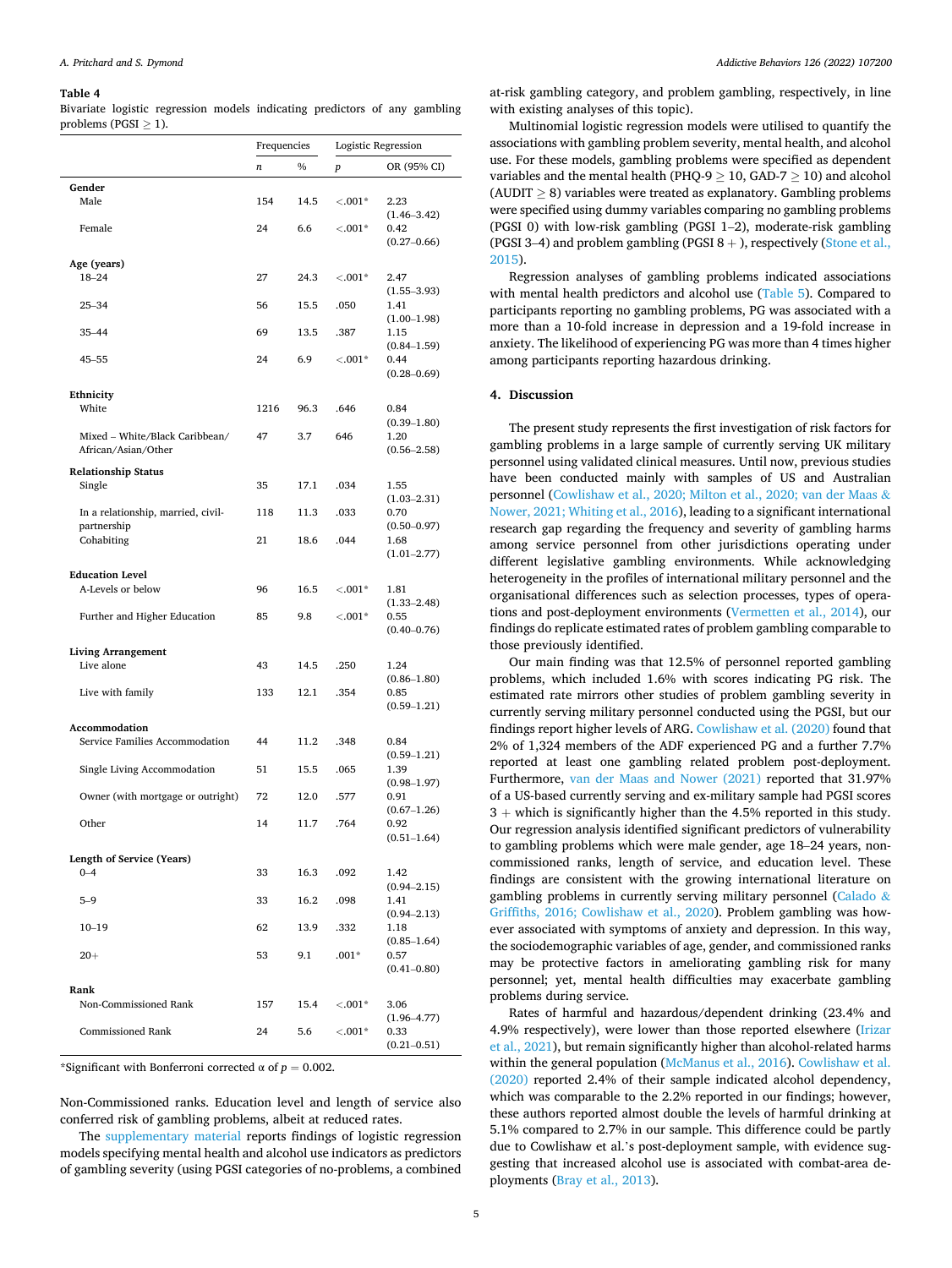<span id="page-5-0"></span>**Table 5** 

Multinomial logistic regression models specifying mental health and alcohol use indicators as predictors of gambling severity risk PGSI category.

|                          | No<br>Problems<br>$(PGSI = 0)$<br>$(n = 1,266)$ |      | Low Risk<br>$(PGSI =$<br>$1 - 2$<br>$(n = 116)$ |               | Mediu<br>Risk (PGSI<br>$= 3 - 7$<br>$(n = 42)$ |      | Problem<br>Gambling<br>$(PGSI = 8$<br>$+$ )<br>$(n = 23)$ |      | Logistic Regression |                         |                |                         |                |                           |  |
|--------------------------|-------------------------------------------------|------|-------------------------------------------------|---------------|------------------------------------------------|------|-----------------------------------------------------------|------|---------------------|-------------------------|----------------|-------------------------|----------------|---------------------------|--|
|                          | (0)                                             |      | (1)                                             |               | (2)                                            |      | (3)                                                       |      | $(0)$ vs $(1)$      |                         | $(0)$ vs $(2)$ |                         | $(0)$ vs $(3)$ |                           |  |
|                          | $\boldsymbol{n}$                                | $\%$ | $\boldsymbol{n}$                                | $\frac{0}{0}$ | $\boldsymbol{n}$                               | $\%$ | n                                                         | $\%$ | $\boldsymbol{p}$    | OR (95% CI)             | D              | OR (95% CI)             | p              | OR (95% CI)               |  |
| Depression(PHQ-9<br>> 10 | 263                                             | 20.8 | 32                                              | 27.6          | 20                                             | 47.6 | 17                                                        | 73.9 | 0.088               | 1.45<br>$(0.95 - 2.23)$ | ${<}0.001*$    | 3.47<br>$(1.86 - 6.45)$ | $< 0.001*$     | 10.81<br>$(4.22 - 27.68)$ |  |
| $Anxiety(GAD-7)$<br>10)  | 449                                             | 35.5 | 55                                              | 47.4          | 25                                             | 59.5 | 21                                                        | 91.3 | $0.011*$            | 1.64<br>$(1.12 - 2.40)$ | $0.002*$       | 2.68<br>$(1.43 - 5.01)$ | $< 0.001*$     | 19.11<br>$(4.46 - 81.86)$ |  |
| Alcohol(AUDIT > 8)       | 339                                             | 27.1 | 52                                              | 46.4          | 20                                             | 48.8 | 13                                                        | 61.9 | ${<}0.001*$         | 2.33<br>$(1.58 - 3.45)$ | $0.003*$       | 2.56<br>$(1.37 - 4.79)$ | $0.001*$       | 4.37<br>$(1.80 - 10.64)$  |  |

*Note*: \*Significant with Bonferroni corrected  $\alpha$  of  $p = 0.017$ .

Self-reported rates of anxiety and depression were considerably higher in the present study than reported elsewhere. In a study exploring help-seeking among 1,448 currently serving and ex-personnel, [Stevelink](#page-6-0)  [et al., \(2019\)](#page-6-0) found that 18.2% met probable diagnostic criteria for anxiety (a score of  $10 +$  on GAD), compared to 38.5% in our sample. Stevelink et al. also reported that 7.8% of their sample were classified as having a depressive disorder (a PHQ-9 score of  $15 +$  ), which was lower than the 10.2% reported here. Elsewhere, [Cowlishaw et al. \(2020\)](#page-6-0) reported estimated rates of 0.7%-2.0% for depression (PHQ-9 score of 10 + ), compared to 24.1% of our sample. These mixed findings perhaps reflect the heterogenous nature of the samples (e.g., help-seeking, postdeployment), military service characteristics (e.g., length and type of service, veteran status, etc.) and the different clinical score cut-offs employed to measure depression. Overall, most of the current sample reported no symptoms of anxiety or depression, and lower risk drinking. However, for some personnel, military service may negatively impact their mental health and alcohol consumption [\(Stevelink et al., 2019\)](#page-6-0) and warrants further monitoring.

The impact of COVID-19 on alcohol use, mental health, and gambling among RAF personnel revealed some concerns. While most personnel reported no change in their alcohol intake, most stated that their mental health had deteriorated during the pandemic. This accords with general population level surveys (Chandola et al., 2020; Gray et al., [2020\)](#page-6-0) and indicates that population-wide interventions should be adapted for active service personnel. Regarding gambling, RAF personnel indicating PG risk spent more time and money on gambling and signed-up to new, online gambling opportunities during the pandemic. This mirrors findings in the general population [\(Gambling](#page-6-0)  [Commission, 2020\)](#page-6-0), but to our knowledge, the present study represents the first assessment of the impact of COVID-19 on gambling and mental health among currently serving personnel. While the extant literature suggests the impacts on gambling are rather diverse [\(Hodgins](#page-6-0) & Stevens, [2021\)](#page-6-0), our findings do accord with views that individuals with existing gambling problems are a vulnerable group. Moreover, occupational factors specific to the RAF such as multiple types of deployments interspersed with extensive periods of downtime could predispose personnel to greater risk of developing gambling problems. Longer-term studies will be necessary to assess the impact of COVID-19 on problematic gambling and the co-occurrence of mental health conditions or substitution behaviours [\(Xuereb et al., 2021](#page-7-0)) among serving RAF personnel.

#### *4.1. Limitations*

Although the results of this study are informative, the limitations require consideration. Data were collected during COVID-19 restrictions, which may have influenced reported rates of gambling and mental health outcomes. The survey utilised self-report measures rather than clinical interviews for mental health conditions which may limit

generalisability. Finally, the sample was drawn exlusively from RAF personnel and thus findings cannot be generalised to the wider UK armed forces. Future research is needed on the nature and extent of gambling problems within other branches of the armed forces.

#### *4.2. Implications*

At present, gambling is not assessed in UK pre-enlistment screening processes, during active service or upon discharge. Our findings incidate the need for increased recognition of, and screening for, potential gambling problems among currently serving personnel to ensure health professionals are alert to gambling-related harm [\(Cowlishaw et al.,](#page-6-0)  [2020\)](#page-6-0). This may be particularly relevant among personnel who experience moderate to severe anxiety and depression, are younger, engaging in harmful drinking, and hold non-commissioned ranks given what we have found concerning their heightened vulnerability for PG. Screening may permit early-intervention, which may reduce the incidence of problem gambling and the impact of related harms. Our findings highlight the potential for focusing harm-reduction initiatives on identifiable at-risk groups. In addition, all branches of the military must ensure that confidential sources of support, independent of the service branch, are readily available and accessible. Doing so would help to overcome potential barriers to self-referral among this unique population, where disclosing a gambling problem may have consequences for security clearance and continued employment.

# **Funding**

This work was supported by a grant from the Royal Air Force Benevolent Fund, 2020. The Royal Air Force Benevolent Fund had no role in the study collection, analysis or interpretation of the data, writing the manuscript, or the decision to submit the paper for publication.

# **Author contributions**

AP and SD designed and supervised the data collection. AP and SD wrote the first draft of the manuscript. AP conducted the statistical analysis. Both authors produced revised versions of the manuscript and approved the final paper.

#### **Declaration of Competing Interest**

The authors declare that they have no known competing financial interests or personal relationships that could have appeared to influence the work reported in this paper.

## **Acknowledgements**

The authors are grateful to Alison Wyman and Hannah Brooking of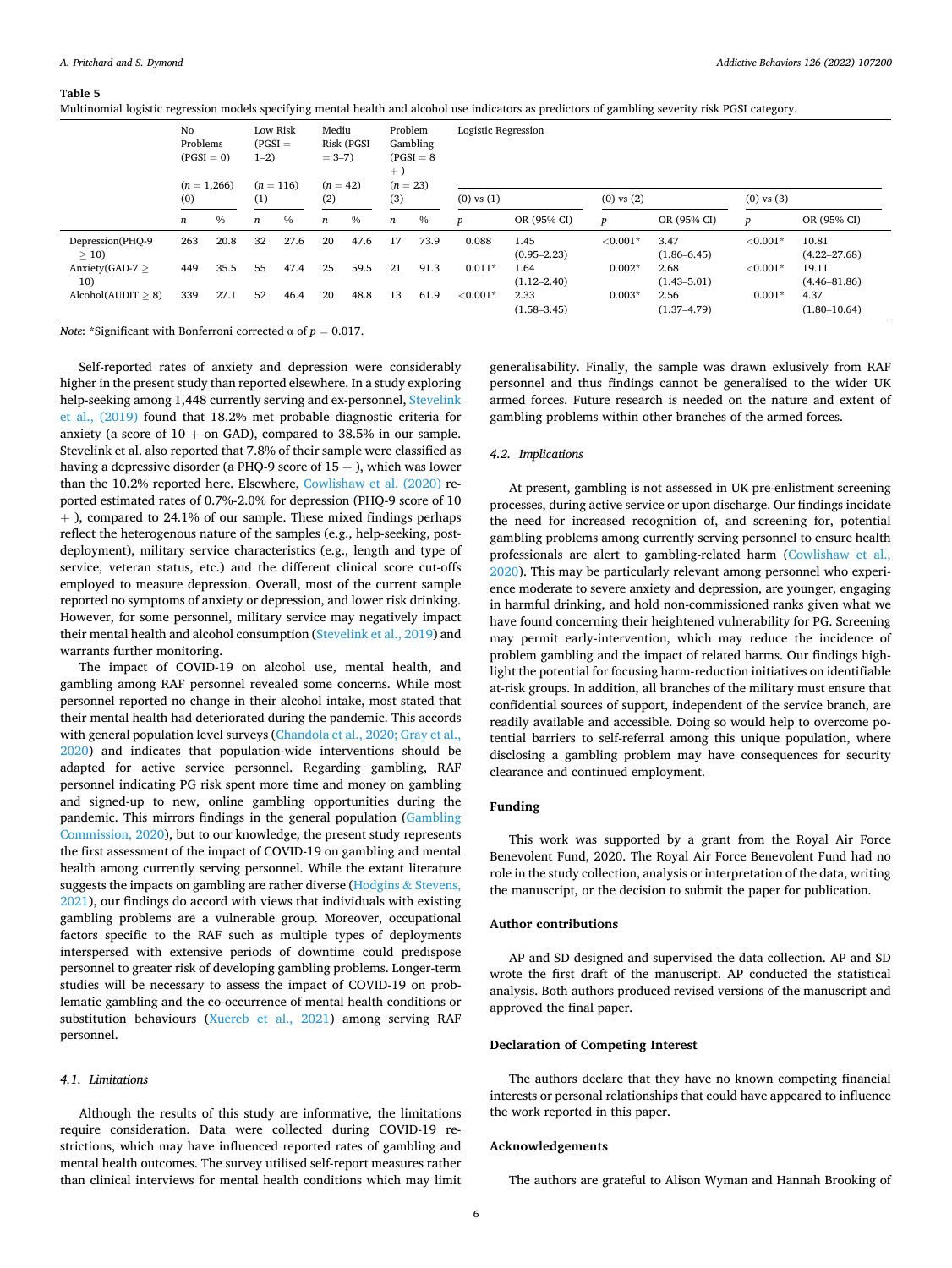<span id="page-6-0"></span>the Royal Air Force Benevolent Fund for their support of the study and assistance with recruitment. The study received ethical approval from the Ministry of Defence Research Ethics Committee (Reference: 1051/ MoDREC/20).

# **Appendix A. Supplementary data**

Supplementary data to this article can be found online at [https://doi.](https://doi.org/10.1016/j.addbeh.2021.107200)  [org/10.1016/j.addbeh.2021.107200](https://doi.org/10.1016/j.addbeh.2021.107200).

#### **References**

- [Aguirre, M., Greenberg, N., Sharpley, J., Simpson, R., & Wall, C. \(2014\). Alcohol](http://refhub.elsevier.com/S0306-4603(21)00385-3/h0005)  [consumption in the UK armed forces: Are we drinking too much?](http://refhub.elsevier.com/S0306-4603(21)00385-3/h0005) *Journal of the Royal [Army Medical Corps, 160](http://refhub.elsevier.com/S0306-4603(21)00385-3/h0005)*(1), 72–73.
- Albertella, L., Rotaru, K., Christensen, E., Lowe, A., Brierley, M.-E., Richardson, K., … Yücel, M. (2021). The influence of trait compulsivity and impulsivity on addictive and compulsive behaviors during COVID-19. *Frontiers in Psychiatry, 12*. [https://doi.](https://doi.org/10.3389/fpsyt.2021.63458310.3389/fpsyt.2021.634583.s001)  [org/10.3389/fpsyt.2021.63458310.3389/fpsyt.2021.634583.s001](https://doi.org/10.3389/fpsyt.2021.63458310.3389/fpsyt.2021.634583.s001)
- [American Psychiatric Association. \(2013\).](http://refhub.elsevier.com/S0306-4603(21)00385-3/h0015) *Diagnostic and statistical manual of mental disorders* [\(6th ed\). Washington, DC: American Psychiatric Association.](http://refhub.elsevier.com/S0306-4603(21)00385-3/h0015)
- [Auer, M., Malischnig, D., & Griffiths, M. D. \(2020\). Gambling before and during the](http://refhub.elsevier.com/S0306-4603(21)00385-3/h0020)  [COVID-19 pandemic among European regular sports bettors: An empirical study](http://refhub.elsevier.com/S0306-4603(21)00385-3/h0020)  using behavioral tracking data. *[International Journal of Mental Health and Addiction](http://refhub.elsevier.com/S0306-4603(21)00385-3/h0020)*, 1–[8.](http://refhub.elsevier.com/S0306-4603(21)00385-3/h0020)
- Babor, T.F., Higgins-Biddle, J.C., Saunders, J.B., Monteiro, M.G. 2001. *The Alcohol Use Disorders Identification Test (AUDIT) Guidelines for use in primary care (2nd ed. (WHO Publication No. 01.6a))*. Geneva, Switzerland: World Health Organization.
- Biddle, D., Hawthorne, G., Forbes, D., & Coman, G. (2005). Problem gambling in Australian PTSD treatment-seeking veterans. *Journal of Traumatic Stress, 18*(6), 759–767. [https://doi.org/10.1002/\(ISSN\)1573-659810.1002/jts.v18:610.1002/](https://doi.org/10.1002/(ISSN)1573-659810.1002/jts.v18:610.1002/jts.20084) its.20084
- Bray, R. M., Brown, J. M., & Williams, J. (2013). Trends in binge and heavy drinking, alcohol-related problems, and combat exposure in the US military. *Substance Use & Misuse, 48*(10), 799–810. <https://doi.org/10.3109/10826084.2013.796990>
- Brooks, S. K., & Greenberg, N. (2018). Non-deployment factors affecting psychological wellbeing in military personnel: Literature review. *J Ment Health, 27*(1), 80–90. <https://doi.org/10.1080/09638237.2016.1276536>
- Calado, F., & Griffiths, M. D. (2016). Problem gambling worldwide: An update and systematic review of empirical research (2000–2015). *Journal of Behavioral Addictions, 5*(4), 592–613. <https://doi.org/10.1556/2006.5.2016.073>
- Chandola, T., Kumari, M., Booker, C. L., & Benzeval, M. (2020). The mental health impact of COVID-19 and lockdown-related stressors among adults in the UK. *Psychological Medicine, 1*–*10*. <https://doi.org/10.1017/S0033291720005048>
- Cowlishaw, S., Metcalf, O., Lawrence-Wood, E., Little, J., Sbisa, A., Deans, C., … McFarlane, A. C. (2020). Gambling problems among military personnel after deployment. *Journal of Psychiatric Research, 131*, 47–53. [https://doi.org/10.1016/j.](https://doi.org/10.1016/j.jpsychires.2020.07.035)  [jpsychires.2020.07.035](https://doi.org/10.1016/j.jpsychires.2020.07.035)
- Currie, S. R., Hodgins, D. C., & Casey, D. M. (2013). Validity of the problem gambling severity index interpretive categories. *Journal of Gambling Studies, 29*(2), 311–327. <https://doi.org/10.1007/s10899-012-9300-6>
- Davis, A. K., Bonar, E. E., Goldstick, J. E., Walton, M. A., Winters, J., & Chermack, S. T. (2017). Binge-drinking and non-partner aggression are associated with gambling among Veterans with recent substance use in VA outpatient treatment. *Addictive Behaviors, 74*, 27–32. <https://doi.org/10.1016/j.addbeh.2017.05.022>
- Dighton, G., Wood, K., Armour, C., Fossey, M., Hogan, L., Kitchiner, N., Larcombe, J., Rogers, R.D., Dymond, S. 2021. Gambling problems among United Kingdom armed forces veterans: associations with gambling motivation and posttraumatic stress disorder. *Manuscript submitted for publication*.
- Dighton, G., Roberts, E., Hoon, A. E., & Dymond, S. (2018). Gambling problems and the impact of family in UK armed forces veterans. *Journal of Behavioral Addictions, 7*(2), 355–365. <https://doi.org/10.1556/2006.7.2018.25>
- Dowling, N. A., Cowlishaw, S., Jackson, A. C., Merkouris, S. S., Francis, K. L., & Christensen, D. R. (2015). Prevalence of psychiatric co-morbidity in treatmentseeking problem gamblers: A systematic review and meta-analysis. *Australian and New Zealand Journal of Psychiatry, 49*(6), 519–539. [https://doi.org/10.1177/](https://doi.org/10.1177/0004867415575774) [0004867415575774](https://doi.org/10.1177/0004867415575774)
- Etuk, R., Shirk, S. D., Grubbs, J., & Kraus, S. W. (2020). Gambling problems in US military veterans. *Current Addiction Reports, 7*(2), 210–228. [https://doi.org/](https://doi.org/10.1007/s40429-020-00310-2) [10.1007/s40429-020-00310-2](https://doi.org/10.1007/s40429-020-00310-2)
- Ferris, J., & Wynne, H. (2001). *[The Canadian problem gambling index: Final report](http://refhub.elsevier.com/S0306-4603(21)00385-3/h0095)* (pp. 1–[59\). Ottawa, ON: Canadian Centre on Substance Abuse](http://refhub.elsevier.com/S0306-4603(21)00385-3/h0095).
- Gambling Commission. 2020. *COVID-19 and its impact on gambling: What we know so far*. https://www.gamblingcommission.gov.uk/newsaction-and-statistics/Statistics-andresearch/Covid-19-research/Covid19-and-its-impact-ongambling-%E2%80%93 what-we-know-so-far.aspx.
- Goodwin, L., Wessely, S., Hotopf, M., Jones, M., Greenberg, N., Rona, R. J., … Fear, N. T. (2015). Are common mental disorders more prevalent in the UK serving military compared to the general working population? *Psychological Medicine, 45*(9), 1881–1891.<https://doi.org/10.1017/S0033291714002980>
- Gray, N. S., O'Connor, C., Knowles, J., Pink, J., Simkiss, N. J., Williams, S. D., & Snowden, R. J. (2020). The influence of the COVID-19 pandemic on mental well-

being and psychological distress: Impact upon a single country. *Frontiers in Psychiatry, 11*, Article 594115. <https://doi.org/10.3389/fpsyt.2020.594115>

- Håkansson, A. (2020). Changes in gambling behavior during the COVID-19 pandemic: A web survey study in Sweden. *International Journal of Environmental Research and Public Health, 17*(11), 4013. <https://doi.org/10.3390/ijerph17114013>
- Hodgins, D. C., & Stevens, R. M. G. (2021). The impact of COVID-19 on gambling and gambling disorder: Emerging data. *Current Opinion in Psychiatry, 34*(4), 332–343. <https://doi.org/10.1097/yco.0000000000000709>
- Irizar, P., Stevelink, S. A. M., Pernet, D., Gage, S. H., Greenberg, N., Wessely, S., … Fear, N. T. (2021). Probable post-traumatic stress disorder and harmful alcohol use among male members of the British Police Forces and the British Armed Forces: A comparative study. *European Journal of Psychotraumatology, 12*(1), 1891734. [https://](https://doi.org/10.1080/20008198.2021.1891734)  doi.org/10.1080/20008198.2021.1891
- Iversen, A. C., Fear, N. T., Simonoff, E., Hull, L., Horn, O., Greenberg, N., … Wessely, S. (2007). Influence of childhood adversity on health among male UK military personnel. *British Journal of Psychiatry, 191*(6), 506–511. [https://doi.org/10.1192/](https://doi.org/10.1192/bjp.bp.107.039818) **bip.bp.107.039818**
- Kroenke, K., Spitzer, R. L., & Williams, J. B. W. (2001). The PHQ-9: Validity of a brief depression severity measure. *Journal of General Internal Medicine, 16*(9), 606–613. <https://doi.org/10.1046/j.1525-1497.2001.016009606.x>
- Lusk, J. D., Sadeh, N., Wolf, E. J., & Miller, M. W. (2017). Reckless self-destructive behavior and PTSD in veterans: The mediating role of new adverse events. *Journal of Traumatic Stress, 30*(3), 270–278. <https://doi.org/10.1002/jts.22182>
- McManus, S., Bebbington, P.E., Jenkins, R., Brugha, T. 2016. *Mental Health and Wellbeing in England: the Adult Psychiatric Morbidity Survey 2014*. NHS digital.
- Milton, A. C., La Monica, H., Dowling, M., Yee, H., Davenport, T., Braunstein, K., … Hickie, I. B. (2020). Gambling and the role of resilience in an international online sample of current and ex-serving military personnel as compared to the general population. *Journal of Gambling Studies, 36*(2), 477–498. [https://doi.org/10.1007/](https://doi.org/10.1007/s10899-019-09900-w)  [s10899-019-09900-w](https://doi.org/10.1007/s10899-019-09900-w)
- Oksanen, A., Savolainen, I., Sirola, A., & Kaakinen, M. (2018). Problem gambling and psychological distress: A cross-national perspective on the mediating effect of consumer debt and debt problems among emerging adults. *Harm Reduction Journal, 15*(1). <https://doi.org/10.1186/s12954-018-0251-9>
- Paterson, M., Whitty, M., & Leslie, P. (2021). Exploring the prevalence of gambling harm among active-duty military personnel: A systematic scoping review. *Journal of Gambling Studies, 37*(2), 529–549. <https://doi.org/10.1007/s10899-020-09951-4>
- Pickering, D., & Blaszczynski, A. (2021). Paid online convenience samples in gambling studies: Questionable data quality. *International Gambling Studies, 1*–*21*. [https://doi.](https://doi.org/10.1080/14459795.2021.1884735)  [org/10.1080/14459795.2021.1884735](https://doi.org/10.1080/14459795.2021.1884735)
- Price A. 2020. Online gambling in the midst of COVID-19: A nexus of mental health concerns, substance use and financial stress. *Int J Ment Health Addict*, 1–18. Advance online publication. 10.1007/s11469-020-00366-1.
- Public Health England, 2021. Gambling-related harms evidence review: Quantitative analysis of gambling involvement and gambling-related harms among the general population in England. [https://www.gov.uk/government/publications/gambling](https://www.gov.uk/government/publications/gambling-related-harms-evidence-review)[related-harms-evidence-review.](https://www.gov.uk/government/publications/gambling-related-harms-evidence-review)
- Royal Air Force Benvolent Fund (2019). *Meeting the Needs of the Serving RAF Community.*  [https://www.rafbfsites/default/files/atoms/files/meeting\\_needs\\_report.pdf.](https://www.rafbfsites/default/files/atoms/files/meeting_needs_report.pdf)
- Sharman, S., Butler, K., & Roberts, A. (2019). Psychosocial risk factors in disordered gambling: A descriptive systematic overview of vulnerable populations. *Addictive Behaviors, 99*, 106071. <https://doi.org/10.1016/j.addbeh.2019.106071>
- Sharman, S., Roberts, A., Bowden-Jones, H., & Strang, J. (2021a). Gambling in COVID-19 lockdown in the UK: Depression, stress, and anxiety. *Frontiers in Psychiatry, 12*, Article 621497. <https://doi.org/10.3389/fpsyt.2021.621497>
- [Sharman, S., Roberts, A., Bowden-Jones, H., & Strang, J. \(2021b\). Gambling and COVID-](http://refhub.elsevier.com/S0306-4603(21)00385-3/h0200)19: Initial findings from a UK Sample. *[International Journal of Mental Health and](http://refhub.elsevier.com/S0306-4603(21)00385-3/h0200) [Addiction](http://refhub.elsevier.com/S0306-4603(21)00385-3/h0200)*, 1–12.
- Spitzer, R. L., Kroenke, K., Williams, J. B., & Löwe, B. (2006). A brief measure for assessing generalized anxiety disorder: The GAD-7. *Archives of Internal Medicine, 166*, 1092–1097.<https://doi.org/10.1001/archinte.166.10.1092>
- Steenbergh, T. A., Whelan, J. P., Meyers, A. W., Klesges, R. C., & DeBon, M. (2008). Gambling and health risk-taking behavior in a military sample. *Military Medicine, 173*(5), 452–459. <https://doi.org/10.7205/MILMED.173.5.452>
- Stevelink, S. A. M., Jones, N., Jones, M., Dyball, D., Khera, C. K., Pernet, D., ... Fear, N. T. (2019). Do serving and ex-serving personnel of the UK armed forces seek help for perceived stress, emotional or mental health problems? *The European Journal of Psychotraumatology, 10*(1), 1556552. [https://doi.org/10.1080/](https://doi.org/10.1080/20008198.2018.1556552) [20008198.2018.1556552](https://doi.org/10.1080/20008198.2018.1556552)
- Stone, C. A., Romild, U., Abbott, M., Yeung, K., Billi, R., & Volberg, R. (2015). Effects of different screening and scoring thresholds on PGSI gambling risk segments. *International Journal of Mental Health and Addiction, 13*(1), 82–102. [https://doi.org/](https://doi.org/10.1007/s11469-014-9515-0))  [10.1007/s11469-014-9515-0\)](https://doi.org/10.1007/s11469-014-9515-0))
- Thandi, G., Sundin, J., Dandeker, C., Jones, N., Greenberg, N., Wessely, S., & Fear, N. T. (2015). Risk-taking behaviours among UK military reservists. *Occupational Medicine, 65*(5), 413–416. <https://doi.org/10.1093/occmed/kqv057>
- van der Maas, M., & Nower, L. (2021). Gambling and military service: Characteristics, comorbidity, and problem severity in an epidemiological sample. *Addictive Behaviors, 114*, 106725. <https://doi.org/10.1016/j.addbeh.2020.106725>
- [Vermetten, E., Greenberg, N., Boeschoten, M. A., Delahaije, R., Jetly, R., Castro, C. A., &](http://refhub.elsevier.com/S0306-4603(21)00385-3/h0235)  [McFarlane, A. C. \(2014\). Deployment-related mental health support: Comparative](http://refhub.elsevier.com/S0306-4603(21)00385-3/h0235) [analysis of NATO and allied ISAF partners.](http://refhub.elsevier.com/S0306-4603(21)00385-3/h0235) *European Journal of Psychotraumatology, 5*  [\(1\), 23732.](http://refhub.elsevier.com/S0306-4603(21)00385-3/h0235)
- Wardle, H., Donnachie, C., Critchlow, N., Brown, A., Bunn, C., Dobbie, F., … Hunt, K. (2021). The impact of the initial Covid-19 lockdown upon regular sports bettors in